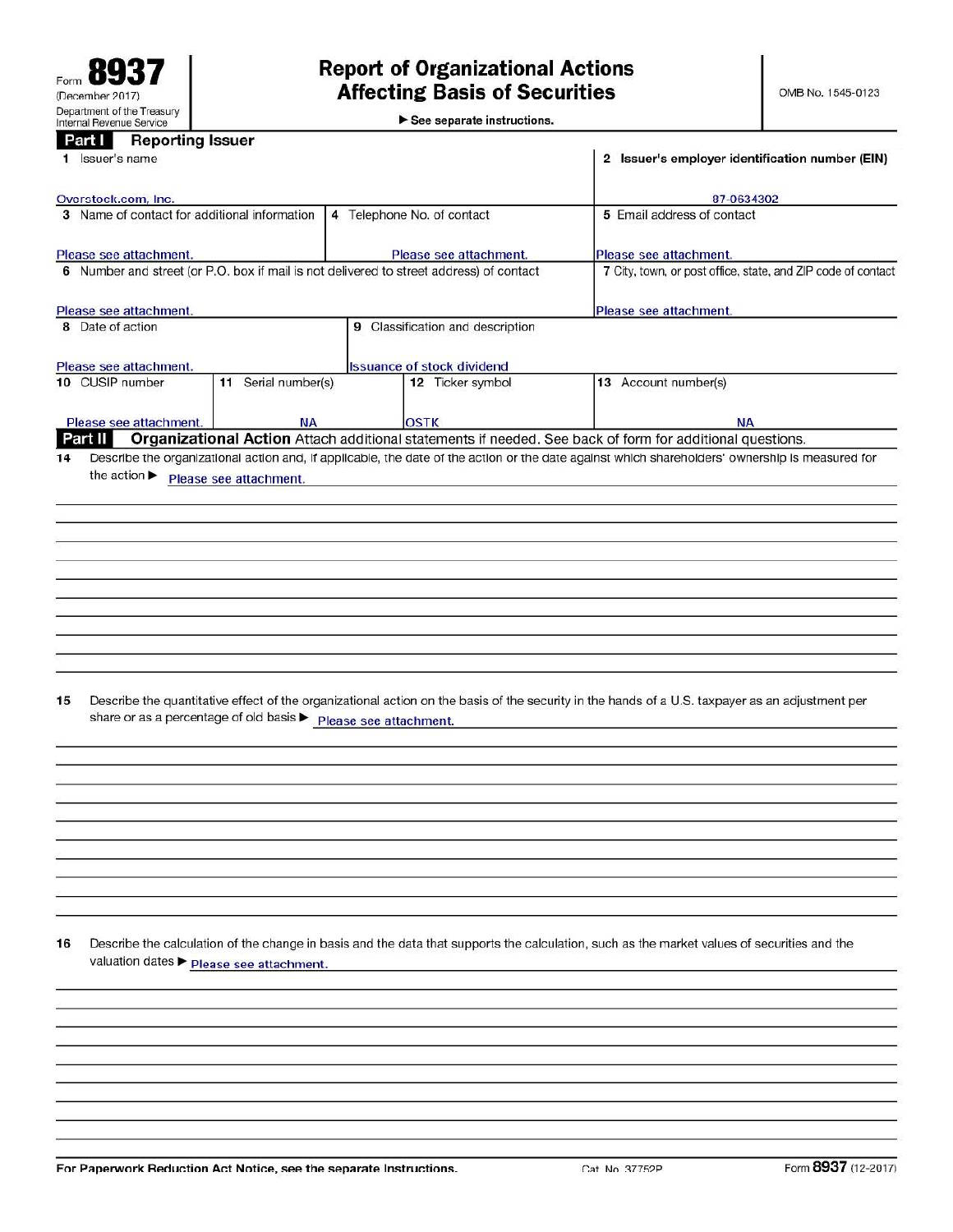| Form 8937 (12-2017) |           |                            |                                                                |                      |                                                                                                                                                                                                                                                                                                                          |                            |                 | Page 2                                  |
|---------------------|-----------|----------------------------|----------------------------------------------------------------|----------------------|--------------------------------------------------------------------------------------------------------------------------------------------------------------------------------------------------------------------------------------------------------------------------------------------------------------------------|----------------------------|-----------------|-----------------------------------------|
| Part II             |           |                            | <b>Organizational Action (continued)</b>                       |                      |                                                                                                                                                                                                                                                                                                                          |                            |                 |                                         |
|                     |           |                            |                                                                |                      |                                                                                                                                                                                                                                                                                                                          |                            |                 |                                         |
| 17                  |           | Please see attachment.     |                                                                |                      | List the applicable Internal Revenue Code section(s) and subsection(s) upon which the tax treatment is based >                                                                                                                                                                                                           |                            |                 |                                         |
|                     |           |                            |                                                                |                      |                                                                                                                                                                                                                                                                                                                          |                            |                 |                                         |
|                     |           |                            |                                                                |                      |                                                                                                                                                                                                                                                                                                                          |                            |                 |                                         |
|                     |           |                            |                                                                |                      |                                                                                                                                                                                                                                                                                                                          |                            |                 |                                         |
|                     |           |                            |                                                                |                      |                                                                                                                                                                                                                                                                                                                          |                            |                 |                                         |
|                     |           |                            |                                                                |                      |                                                                                                                                                                                                                                                                                                                          |                            |                 |                                         |
|                     |           |                            |                                                                |                      |                                                                                                                                                                                                                                                                                                                          |                            |                 |                                         |
|                     |           |                            |                                                                |                      |                                                                                                                                                                                                                                                                                                                          |                            |                 |                                         |
|                     |           |                            |                                                                |                      |                                                                                                                                                                                                                                                                                                                          |                            |                 |                                         |
|                     |           |                            |                                                                |                      |                                                                                                                                                                                                                                                                                                                          |                            |                 |                                         |
|                     |           |                            |                                                                |                      |                                                                                                                                                                                                                                                                                                                          |                            |                 |                                         |
|                     |           |                            |                                                                |                      |                                                                                                                                                                                                                                                                                                                          |                            |                 |                                         |
|                     |           |                            |                                                                |                      |                                                                                                                                                                                                                                                                                                                          |                            |                 |                                         |
| 18                  |           |                            | Can any resulting loss be recognized? > Please see attachment. |                      |                                                                                                                                                                                                                                                                                                                          |                            |                 |                                         |
|                     |           |                            |                                                                |                      |                                                                                                                                                                                                                                                                                                                          |                            |                 |                                         |
|                     |           |                            |                                                                |                      |                                                                                                                                                                                                                                                                                                                          |                            |                 |                                         |
|                     |           |                            |                                                                |                      |                                                                                                                                                                                                                                                                                                                          |                            |                 |                                         |
|                     |           |                            |                                                                |                      |                                                                                                                                                                                                                                                                                                                          |                            |                 |                                         |
|                     |           |                            |                                                                |                      |                                                                                                                                                                                                                                                                                                                          |                            |                 |                                         |
|                     |           |                            |                                                                |                      |                                                                                                                                                                                                                                                                                                                          |                            |                 |                                         |
|                     |           |                            |                                                                |                      |                                                                                                                                                                                                                                                                                                                          |                            |                 |                                         |
|                     |           |                            |                                                                |                      |                                                                                                                                                                                                                                                                                                                          |                            |                 |                                         |
|                     |           |                            |                                                                |                      |                                                                                                                                                                                                                                                                                                                          |                            |                 |                                         |
|                     |           |                            |                                                                |                      |                                                                                                                                                                                                                                                                                                                          |                            |                 |                                         |
|                     |           |                            |                                                                |                      |                                                                                                                                                                                                                                                                                                                          |                            |                 |                                         |
|                     |           |                            |                                                                |                      |                                                                                                                                                                                                                                                                                                                          |                            |                 |                                         |
| 19                  |           |                            |                                                                |                      | Provide any other information necessary to implement the adjustment, such as the reportable tax year Pelease see attachment.                                                                                                                                                                                             |                            |                 |                                         |
|                     |           |                            |                                                                |                      |                                                                                                                                                                                                                                                                                                                          |                            |                 |                                         |
|                     |           |                            |                                                                |                      |                                                                                                                                                                                                                                                                                                                          |                            |                 |                                         |
|                     |           |                            |                                                                |                      |                                                                                                                                                                                                                                                                                                                          |                            |                 |                                         |
|                     |           |                            |                                                                |                      |                                                                                                                                                                                                                                                                                                                          |                            |                 |                                         |
|                     |           |                            |                                                                |                      |                                                                                                                                                                                                                                                                                                                          |                            |                 |                                         |
|                     |           |                            |                                                                |                      |                                                                                                                                                                                                                                                                                                                          |                            |                 |                                         |
|                     |           |                            |                                                                |                      |                                                                                                                                                                                                                                                                                                                          |                            |                 |                                         |
|                     |           |                            |                                                                |                      |                                                                                                                                                                                                                                                                                                                          |                            |                 |                                         |
|                     |           |                            |                                                                |                      |                                                                                                                                                                                                                                                                                                                          |                            |                 |                                         |
|                     |           |                            |                                                                |                      |                                                                                                                                                                                                                                                                                                                          |                            |                 |                                         |
|                     |           |                            |                                                                |                      |                                                                                                                                                                                                                                                                                                                          |                            |                 |                                         |
|                     |           |                            |                                                                |                      |                                                                                                                                                                                                                                                                                                                          |                            |                 |                                         |
|                     |           |                            |                                                                |                      | Under penalties of perjury, I declare that I have examined this return, including accompanying schedules and statements, and to the best of my knowledge and<br>belief, it is true, correct, and complete. Declaration of preparer (other than officer) is based on all information of which preparer has any knowledge. |                            |                 |                                         |
| Sign                |           |                            |                                                                |                      |                                                                                                                                                                                                                                                                                                                          |                            |                 |                                         |
| Here                | Signature |                            |                                                                |                      |                                                                                                                                                                                                                                                                                                                          | Date $\blacktriangleright$ | May 26, 2020    |                                         |
|                     |           |                            |                                                                |                      |                                                                                                                                                                                                                                                                                                                          |                            |                 |                                         |
|                     |           | Print your name            | Glen Nickle                                                    |                      |                                                                                                                                                                                                                                                                                                                          | <b>Title ▶</b>             |                 | Vice President, Legal & General Counsel |
| Paid                |           | Print/Type preparer's name |                                                                | Preparer's signature |                                                                                                                                                                                                                                                                                                                          | Date                       | Check $\Box$ if | PTIN                                    |
| Preparer            |           |                            |                                                                |                      |                                                                                                                                                                                                                                                                                                                          |                            | self-employed   |                                         |
| <b>Use Only</b>     |           | Firm's name                | ▸                                                              |                      |                                                                                                                                                                                                                                                                                                                          |                            | Firm's EIN      |                                         |
|                     |           | Firm's address >           |                                                                |                      |                                                                                                                                                                                                                                                                                                                          |                            | Phone no.       |                                         |

| Firm's address P                                                                                                                  | <b>Priorie</b> |
|-----------------------------------------------------------------------------------------------------------------------------------|----------------|
| Send Form 8937 (including accompanying statements) to: Department of the Treasury, Internal Revenue Service, Ogden, UT 84201-0054 |                |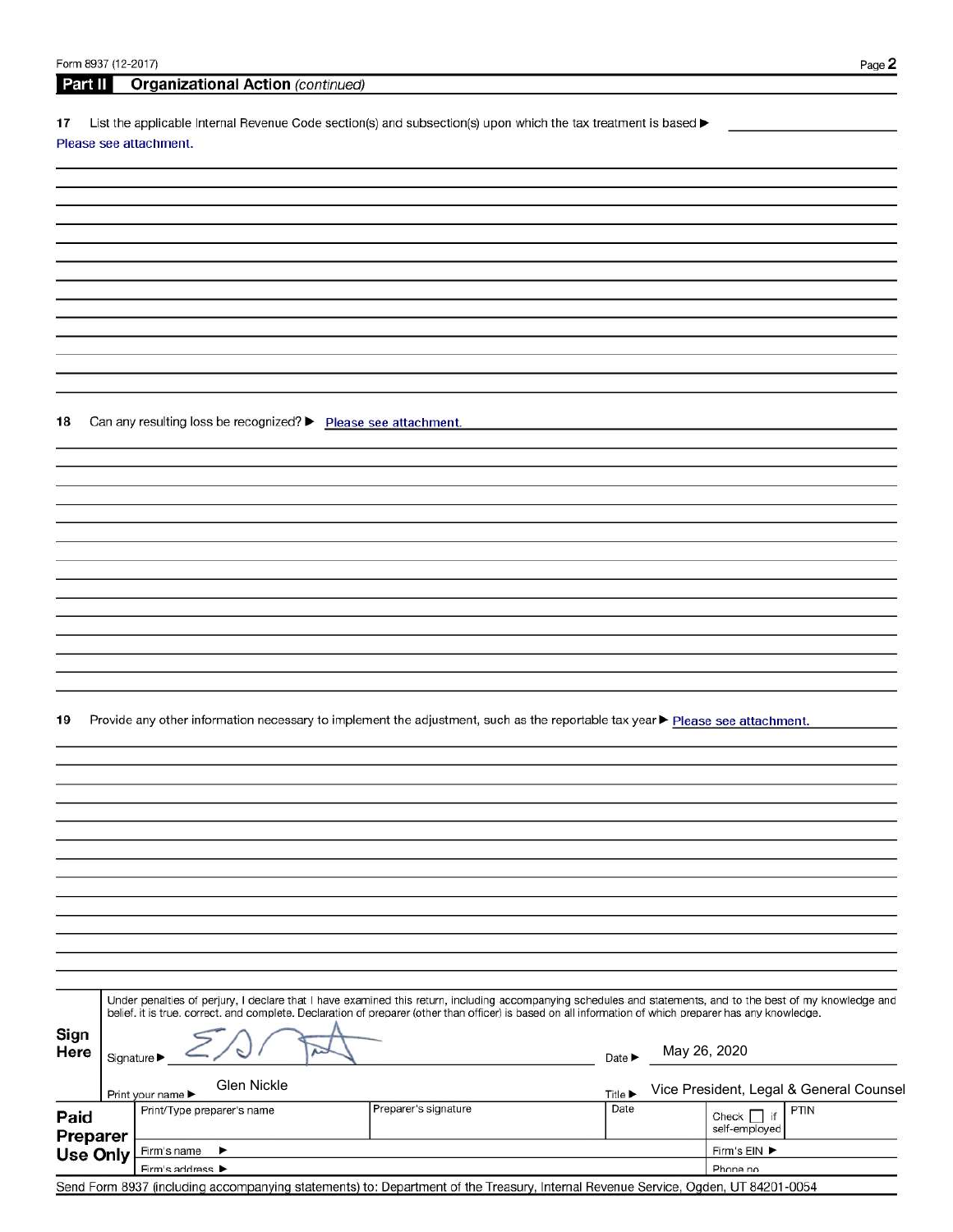### Overstock.com, Inc. Attachment to Form 8937 "Report of Organizational Actions Affecting Basis of Securities"

## CONSULT YOUR TAX ADVISOR

The information contained herein provides a general summary regarding the application of certain provisions of the U.S. Internal Revenue Code of 1986, as amended (the "Code"), and the Treasury Regulations thereunder (the "Regulations") relating to the tax basis of Series A-1 preferred stock received pursuant to the issuance of a stock dividend, as more fully described below (the "Dividend"). The information contained herein does not constitute tax advice and does not purport to be complete or to describe the consequences that may apply to particular categories of stockholders. Overstock.com does not provide tax advice to its stockholders. You are urged to consult your own tax advisor regarding the particular consequences of the Dividend to you, including the applicability and effect of all U.S. federal, state, local and foreign tax laws.

## Part I, Items 3-7

Contact Information

Non-registered ("street name") stockholders should contact their brokerage firm directly for inquiries pertaining to their account.

Registered stockholders should contact the Transfer Agent for Overstock.com for inquiries pertaining to their account.

Transfer Agent: Computershare Trust Company, N.A. P.O. Box 30170 College Station, TX 77842 Tel: (877) 373-6374 Website: https://www-us.computershare.com/Investor/Contact

Overstock.com Investor Relations 799 West Coliseum Way Midvale, UT 84047 Tel: (801) 947-3100 Email: ir@overstock.com

## Part I, Item 8 Date of Action

The dividend is payable on May 19, 2020, to shareholders of record on April 27, 2020.

# Part I, Item 10

CUSIP Number Common Stock: 690370101 Series A-1 Preferred: 690370507 Series B Preferred: 690370309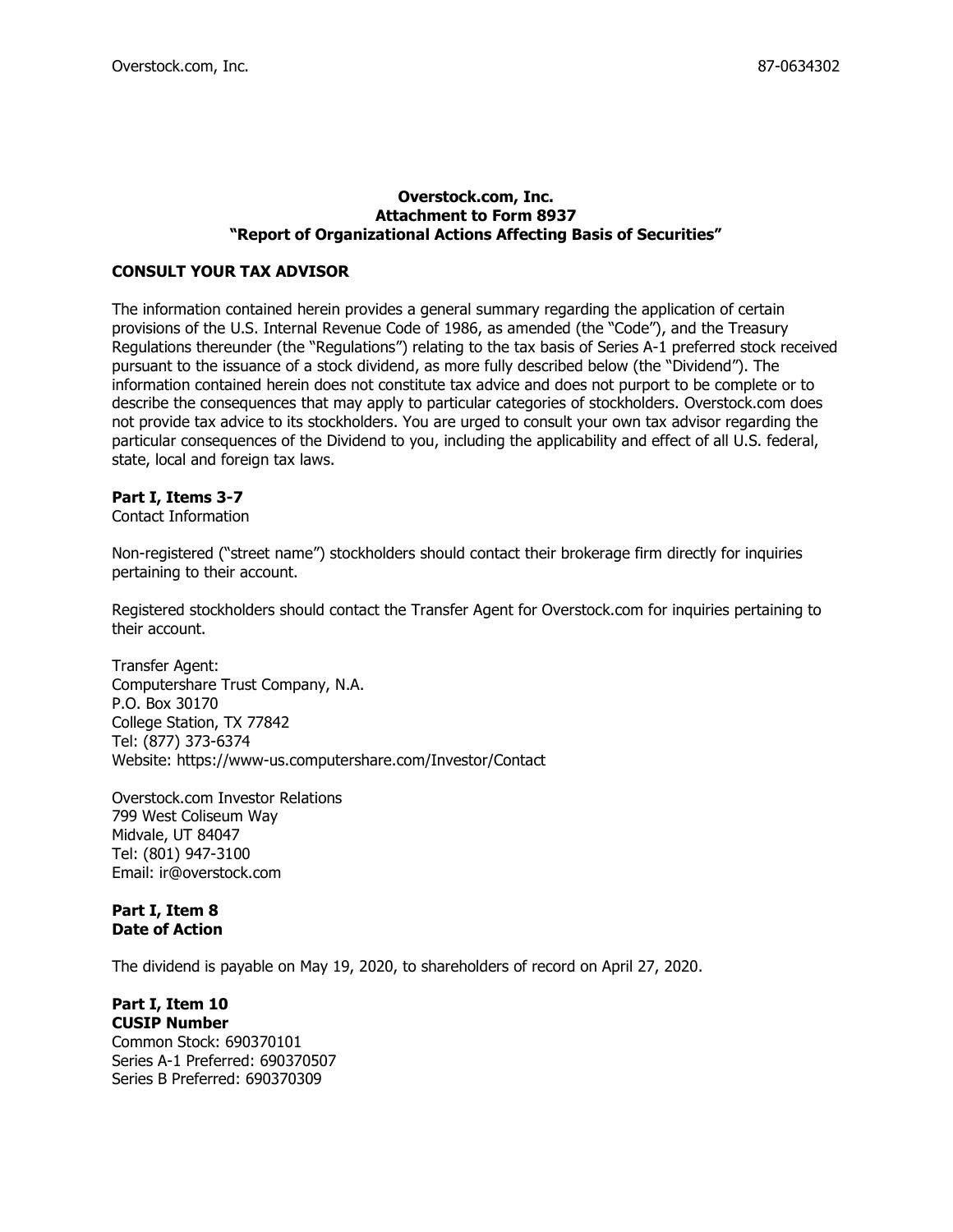## Part II, Item 14 Description of organization action.

On April 5, 2020, the Overstock Board of Directors approved a stock dividend at a rate of one share of Series A-1 preferred for every 10 shares of common stock, Series A-1 preferred, and Series B preferred, respectively (the "Dividend"). Cash was paid in lieu of fractional shares. The number of shares owned was determined by each class of shares and was not aggregated for purposes of determining the number of Series A-1 preferred shares distributed to a shareholder. The dividend was payable on May 19, 2020, to shareholders of record on April 27, 2020.

## Part II, Item 15

## Description of the quantitative effect of the organizational action on the basis of the security in the hands of the U.S. taxpayer as an adjustment per share or as a percentage of old stock basis.

Each holder of common stock, Series A-1 preferred, and Series B preferred received one share of Series A-1 preferred for every ten shares of common stock, Series A-1 preferred, and Series B preferred, respectively, held. Cash was paid in lieu of fractional shares. A person receiving cash in lieu of a fractional share of Series A-1 Preferred is generally treated as having received such fractional share pursuant to the Dividend, which is then redeemed for cash by Overstock. The change in basis to a shareholder as a result of the Dividend is calculated by taking the adjusted basis of the class of stock owned by the shareholder prior to the Dividend and allocating it between such stock and the new Series A-1 preferred issued (including fractional shares in respect of which cash was received) in proportion to the fair market value of each on the date of distribution. This organizational action results in a decreased per share basis and an increase in the number of shares held by each holder receiving the Dividend.

## Part II, Item 16 Description of the calculation of the change in basis and the data that supports the calculation.

A stockholder will allocate its basis in the shares owned prior to the Dividend between such shares and the new Series A-1 preferred shares received (including fractional shares in respect of which cash was received) based on the fair market value of the shares on the date of distribution. The following is an example calculation, with amounts and values that are provided for illustrative purposes and is not intended to be relied on in terms of figures and values applicable to our shareholders and their tax basis or the fair market value on the date of distribution of any classes of our stock. By way of example, if a shareholder held 10 shares of common stock it would receive 1 share of Series A-1 preferred, for a total of 10 shares of common stock and 1 share of Series A-1 preferred. The shareholder determined its common stock basis was \$20/share or \$200 total, which is the total amount of basis to be allocated among the shares previously referenced. If the common stock was valued at \$8 per share on the date of distribution and the Series A-1 preferred stock was valued at \$9 per share on the date of distribution, the common stock held represents 90% of the fair market value (\$80/\$89) and the Series A-1 preferred share represents 10% of the fair market value (\$9/\$89) of the previously referenced shares on the date of distribution. The \$200 basis would be allocated 90% to the common stock and 10% to the Series A-1 preferred, with the result that each common share has a basis of \$18 (200\*90%/10) and each Series A-1 preferred share has a basis of \$20 (200\*10%/1).

The company's common stock, Series A-1 preferred, and Series B preferred are publicly traded stock and current and historical trading prices are available for the three classes at the following websites:

Common Stock: https://www.nasdaq.com/market-activity/stocks/ostk/historical Series A-1 Preferred: https://ats.tzero.com/market-data Series B Preferred: https://www.otcmarkets.com/stock/OSTBP/quote#trade-data